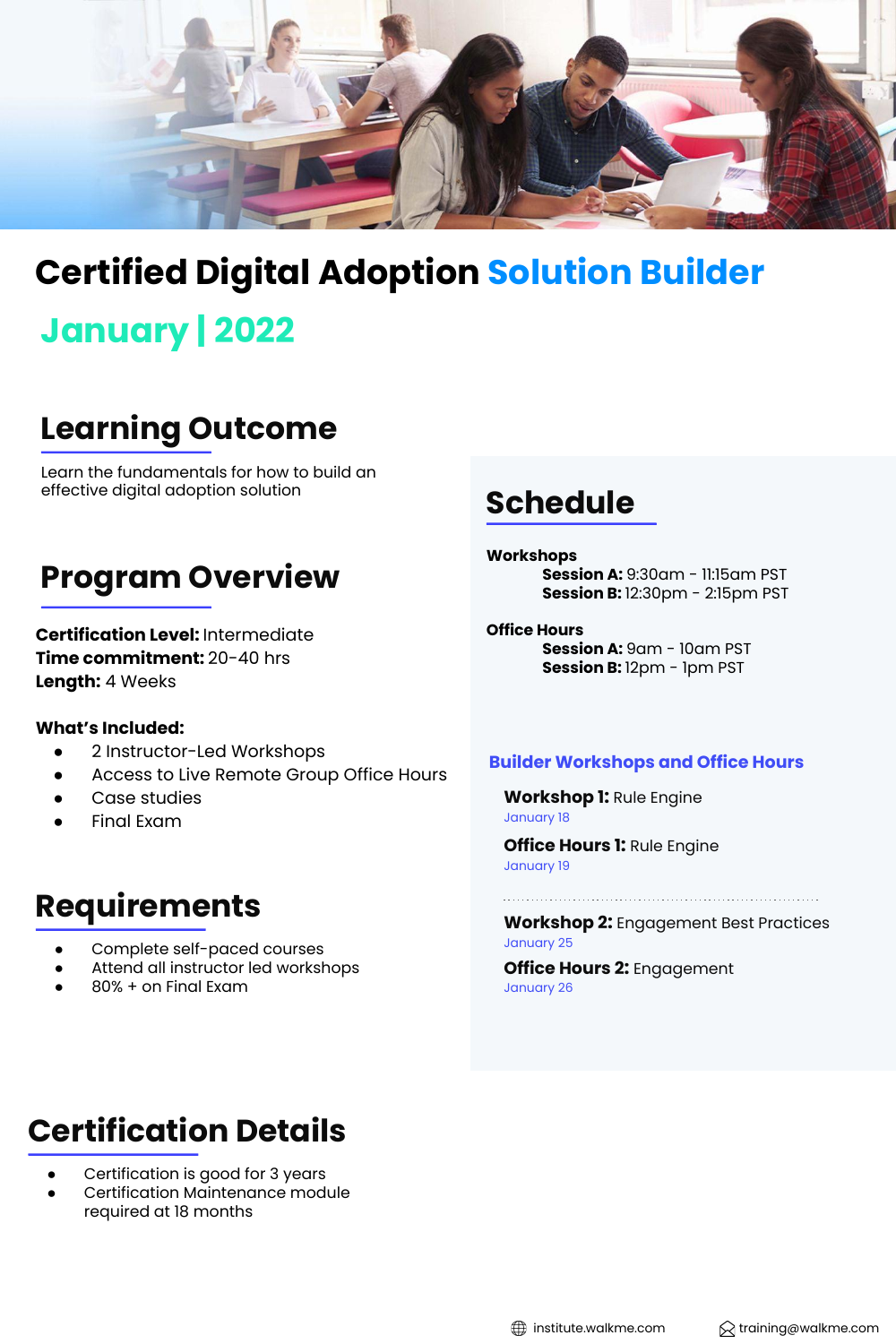

### **Certified Digital Adoption Solution Builder**

# **February | 2022**

### **Learning Outcome**

Learn the fundamentals for how to build an effective digital adoption solution

### **Program Overview**

**Certification Level:** Intermediate **Time commitment:** 20-40 hrs **Length:** 4 Weeks

#### **What's Included:**

- 2 Instructor-Led Workshops
- Access to Live Remote Group Office Hours
- Case studies
- **Final Exam**

### **Requirements**

- Complete self-paced courses
- Attend all instructor led workshops
- 80% + on Final Exam

### **Schedule**

#### **Workshops**

**Session A:** 9:30am - 11:15am PST **Session B:** 12:30pm - 2:15pm PST

#### **Office Hours Session A:**  $9$ **am - 10am PST Session B:** 12pm - 1pm PST

#### **Builder Workshops and Office Hours**

**Workshop 1:** Rule Engine February 8

**Office Hours 1:** Rule Engine February 9

**Workshop 2:** Engagement Best Practices February 15

**Office Hours 2:** Engagement February 16

## **Certification Details**

- Certification is good for 3 years
- Certification Maintenance module required at 18 months